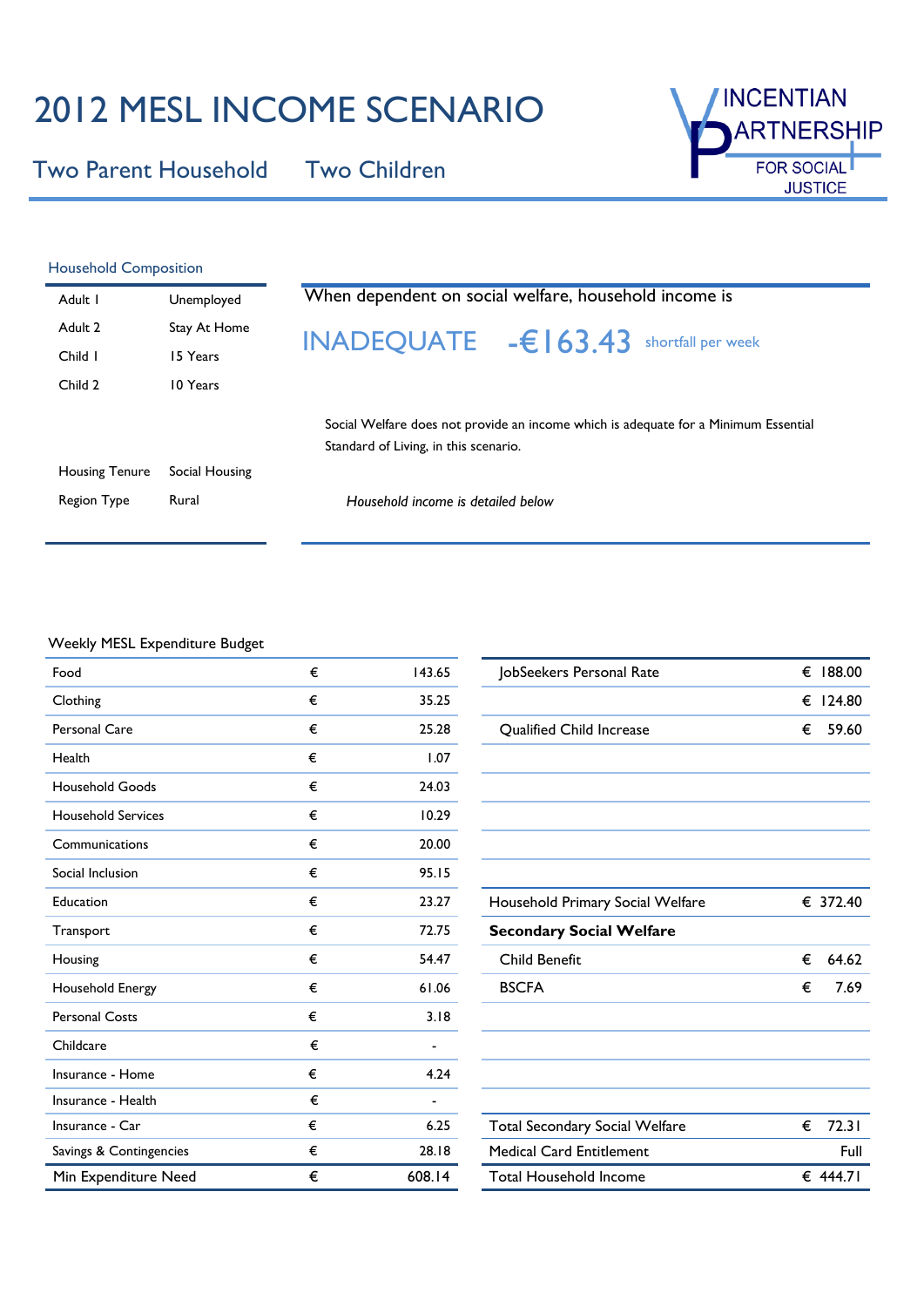## 2012 MESL INCOME SCENARIO

Two Parent Household Two Children



| <b>Household Composition</b> |                |                                                                                                                                                                                                                                           |
|------------------------------|----------------|-------------------------------------------------------------------------------------------------------------------------------------------------------------------------------------------------------------------------------------------|
| Adult I                      | Full-Time      | The total Household Income for this household type is                                                                                                                                                                                     |
| Adult 2                      | Stay At Home   | <b>SHORTFALL</b> $\epsilon$ 0 0 06 per week                                                                                                                                                                                               |
| Child I                      | 15 Years       |                                                                                                                                                                                                                                           |
| Child 2                      | 10 Years       |                                                                                                                                                                                                                                           |
| <b>Housing Tenure</b>        | Social Housing | The total household income (earnings after tax plus social welfare entitlements), do not<br>provide for the household type's minimum essential expenditure needs<br>The household income is based on a gross salary $c \in 8.65$ per hour |
| Region Type                  | Rural          | This is the National Minimum Wage rate                                                                                                                                                                                                    |
|                              |                |                                                                                                                                                                                                                                           |

### Weekly MESL Expenditure Budget

| Food                      | € | 143.65         | Gross Salary                       | € 324.38    |
|---------------------------|---|----------------|------------------------------------|-------------|
| Clothing                  | € | 35.25          | Income Tax I                       | €           |
| <b>Personal Care</b>      | € | 25.28          | <b>USC</b>                         | €<br>9.12   |
| Health                    | € | 1.07           | <b>PRSI</b>                        | €           |
| <b>Household Goods</b>    | € | 24.03          |                                    |             |
| <b>Household Services</b> | € | 10.29          |                                    |             |
| Communications            | € | 20.00          |                                    |             |
| Social Inclusion          | € | 95.15          |                                    |             |
| Education                 | € | 23.27          | Household Net Salary               | € 315.26    |
| Transport                 | € | 127.72         | <b>Social Welfare Entitlements</b> |             |
| Housing                   | € | 44.67          | Child Benefit                      | €<br>64.62  |
| Household Energy          | € | 61.06          | Family Income Supplement           | 173.00<br>€ |
| <b>Personal Costs</b>     | € | 6.25           | <b>BSCFA</b>                       | 7.69<br>€   |
| Childcare                 | € |                |                                    |             |
| Insurance - Home          | € | 4.24           |                                    |             |
| Insurance - Health        | € | $\blacksquare$ |                                    |             |
| Insurance - Car           | € | 11.51          | <b>Total Social Welfare</b>        | € 245.31    |
| Savings & Contingencies   | € | 28.18          | <b>Medical Card Entitlement</b>    | Full        |
| Min Expenditure Need      | € | 661.63         | <b>Total Household Income</b>      | € 560.57    |

| <b>Gross Salary</b>                |   | € 324.38 |
|------------------------------------|---|----------|
| Income Tax 1                       | € |          |
| <b>USC</b>                         | € | 9.12     |
| <b>PRSI</b>                        | € |          |
|                                    |   |          |
|                                    |   |          |
|                                    |   |          |
|                                    |   |          |
| Household Net Salary               |   | € 315.26 |
| <b>Social Welfare Entitlements</b> |   |          |
| Child Benefit                      | € | 64.62    |
| Family Income Supplement           | € | 173.00   |
| <b>BSCFA</b>                       | € | 7.69     |
|                                    |   |          |
|                                    |   |          |
|                                    |   |          |
| <b>Total Social Welfare</b>        |   | € 245.31 |
| <b>Medical Card Entitlement</b>    |   | Full     |
| Total Household Income             |   | € 560.57 |